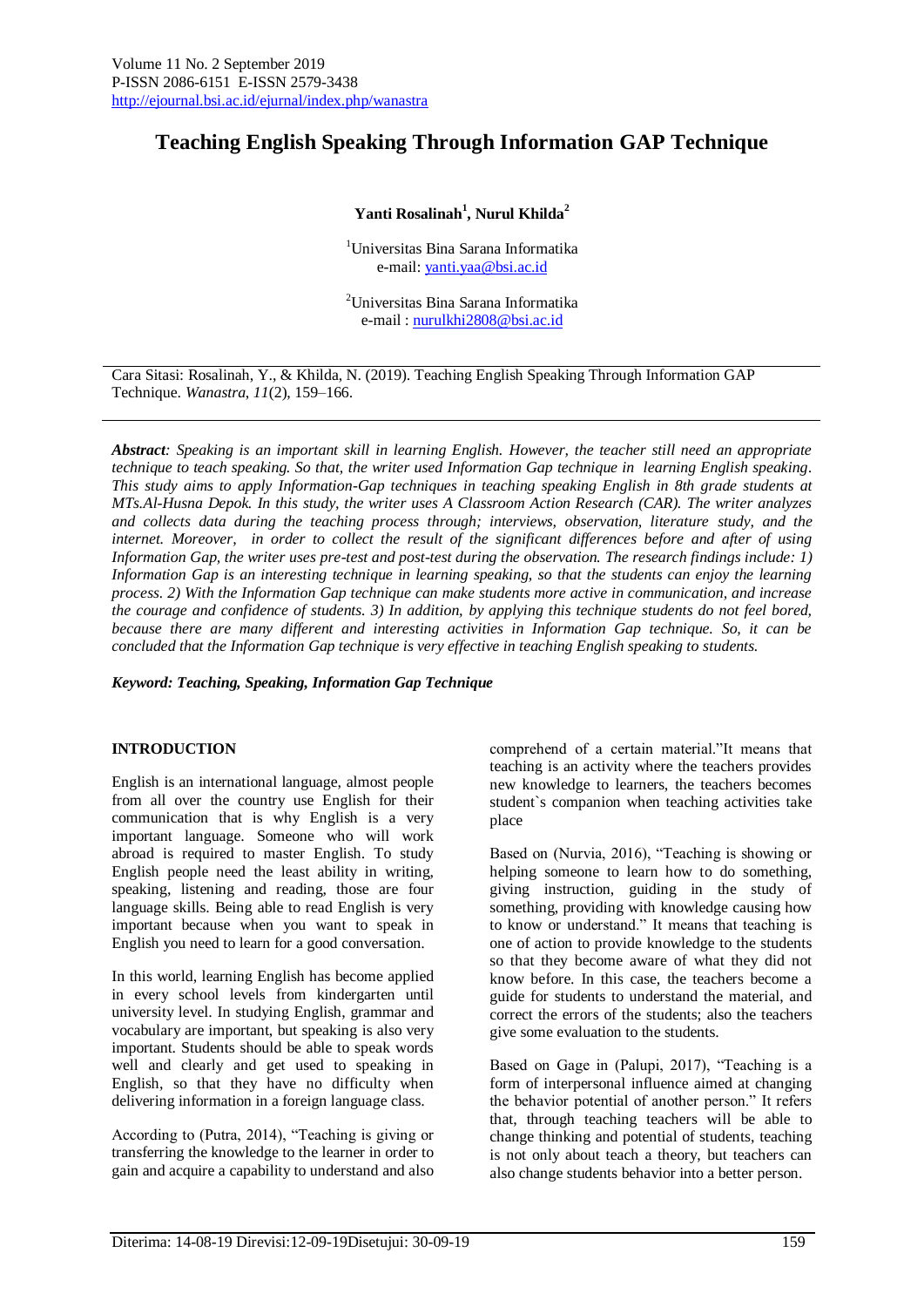According to (Christianto, 2019) said "In teaching subjects, particularly in teaching language, the use of appropriate approaches in different situations is very important. Teachers need to know that the choice of correct approach in teaching the correct subject is necessary." It means that, in teaching foreign language, teachers need a good approach to teaching students. With a good strategy, the teacher will be able to master students in the class, especially in language lessons.

From the explanation above, the writer concludes that Based on the explanation of some expert above the writer concludes that teaching is a process students are treated as consumers of knowledge. It does not always have a fixed agenda and being rigid, but being flexible, fluid, experimenting, and having the confidence to react and adjust to changing circumstances. Students need interesting learning activities, so the teachers should prepare interesting and creative methods.

As one of the basic skill learning English is speaking. Speaking is an activity used by someone to communicate with others. According to Cameron in (Nuraeni, 2014), stated that "Speaking is the active use of language to express meaning so that other people can make sense of them, therefore, the label of productive use of language can be applied to speaking." It means that speaking is an oral expression of an interactive process of constructing meaning which involves a phonological and Grammatical. When someone speaks, they interact and use the language to express their ideas, feeling, and thought.

On the other hand, (Putra, 2014)said "Teaching and learning English must be imaginative, purposeful, energizing and also the teacher has to create a competence, confidence, creativity as well as a building positive attitude of the learners to learn English." From that statement, most students consider that language lesson is difficult to learn, so that the teachers should be able to change the student`s mindset by using interesting methods. Creative teachers can make the students interest in the lesson, build students' knowledge and increase students' enthusiasm.

Teaching speaking English is not easy, especially for students in Indonesia. Many students are still having difficulty speaking English, because they have a very limited vocabulary, and they are embarrassed to speak English. They did not know what have to say when they wanted to convey information to their teachers and friends or asked some questions in English. They are able to work on questions and exercises in English lessons, but they have difficulty when they want to speak using

that language. In getting students to speak English, the teacher must have interesting techniques and methods.

In this study, speaking is one component for people to communicate with other people. According to (Anggraini, 2018),"Speaking is a skill to convey words sounds of articulation to express or to deliver ideas, opinion, or feeling." It means that speaking is an important need for all people, being able to give information, ideas, opinion, and to give clear communication with other people.

On the other hand based on (Zuhriyah, 2017) said "Somebody is considered successful in learning a foreign language when he or she has the ability to speak it." From that statement above, successful in learning a foreign language is the people who have a good conversation in speaking a foreign language, especially students in Indonesia English is being to secondary language in education.

According to Bailey in (Alawiah, 2018), "Speaking is the productive aural-oral skill which consists of producing systematic verbal utterances to convey meaning."It means that, speaking is an activity that produces sound, where the speaker must clearly say a word, so that it can be heard well from the words and meaning of the speakers by the listeners.

According to Liao in (Rosdalina, 2015), there are some elements of speaking skill.

1. Accuracy

Recognizably, accuracy is one of the most important criteria to measure one's linguistic ability and to shelter language users from communication break downs. According to Ayu in (Rosdalina, 2015), accuracy concerns 6" the ability to produce the grammatically correct sentence." In other words, accuracy in language means grammatical accuracy only. Nevertheless, Ayu in (Rosdalina, 2015), the terms "accuracy" seems to cover more than that. Specifically, speaking English accurately means doing without or with few errors on not only grammar but vocabulary and pronunciation, as well. He also set a clear scale for assessment of accuracy.

2. Grammar

Students use correct words order, tenses, tense agreement, etc. Students do not leave out articles, prepositions, or difficult tenses.

4. Vocabulary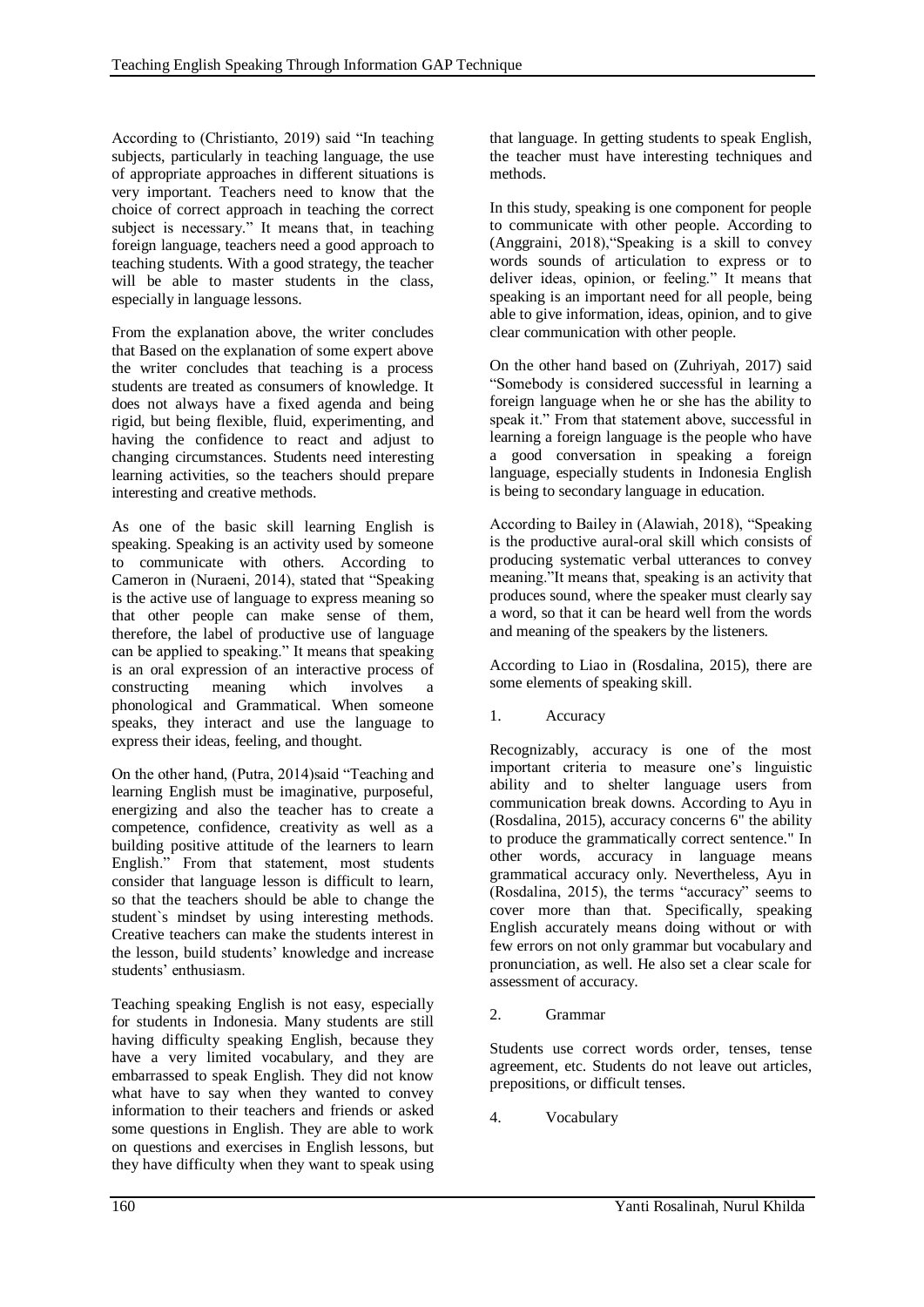Students have a range of vocabulary that corresponds to the syllabus year list and uses words you have taught

#### 5. Pronunciation

Students speak and most people understand. Even broader than that, Liao in (Rosdalina, 2015)defined accuracy as "the ability to use correct forms in which utterances do not contain errors affecting phonological, syntactic, semantic and discourse features of the language.'

#### 6. Fluency

Fluency is also used as a criterion to measure one's speaking competence. Speaking fluently means being able to communicate one's ideas without having to stop and think too much about what one is saying.

From the statement above, accuracy, grammar, vocabulary, pronunciation, and fluency are the elements of speaking. Learners have to use those elements to speak in a foreign language, especially in the English language. Those elements can build learners confident to speak and increase vocabulary. That is why the learners should note the elements of speaking.

Teaching speaking English is not easy, especially for students in Indonesia. Many students are still having difficulty speaking English, because they have a very limited vocabulary, and they are embarrassed to speak English. They did not know what have to say when they wanted to convey information to their teachers and friends or asked some question in English. To overcome these problems, the writer should choose a proper technique that can involve students in as many communicative situations as possible. Many strategies can be used in teaching speaking, one of the strategies is Information gap technique.

Based on (Pakula, 2019) said "Teaching speaking is an important part of teaching any second language, because in the end the students are supposed to know how to use the gained knowledge in different situations that occur in life." The writer assumed that teaching speaking is an important part of the language. Without one of these lessons, students will not know how to learn to speak well, especially in a foreign language lesson. According to Nunan in (Sinaga Boru Riska, 2017) also stated that teaching speaking is to teach learners to:

1. Produce the English speech sounds and sound patterns.

- 2. Use word and sentence stress, intonation patterns and the rhythm of the second language.
- 3. Select appropriate words and sentences according to the proper social setting, audience, situation and subject matter.
- 4. Organize their thoughts in a meaningful and logical sequence.
- 5. Use language as a means of expressing values and judgments.
- 6. Use the language quickly and confidently with few unnatural pauses, which is called as fluency.

In this case, students learn to speak a foreign language well and clearly by communicating with others; it means that the Communicative approach is the best aim to teach speaking students. In teaching speaking, teachers have to provide authentic practice that prepares students for real communication.

According to (Richards, 2006), "Communicative language teaching can be understood as a set of principles about the goals of language teaching, how learners learn a language, the kinds of classroom activities that best facilitate learning, and the roles of teachers and learners in the classroom." It means that, communicative language teaching is one of the ways to teach speaking directly. With that method, learners can be understood in learning speaking.

There are eight basic principles of the communicative approach according to (Bekele Abate, 2014) namely:

- 1. Teaching of language was emphasized of language as a means of communication.
- 2. Diversification was acknowledge and accepted as a part of language development.
- 3. Students competency was relative.
- 4. Language variation was recognized as a model that was run continuously
- 5. Culture was recognized as an instrument that formed communicative competence.
- 6. There was no single method defined.
- 7. The use of language was recognized as an ideal service, which had textual and international function.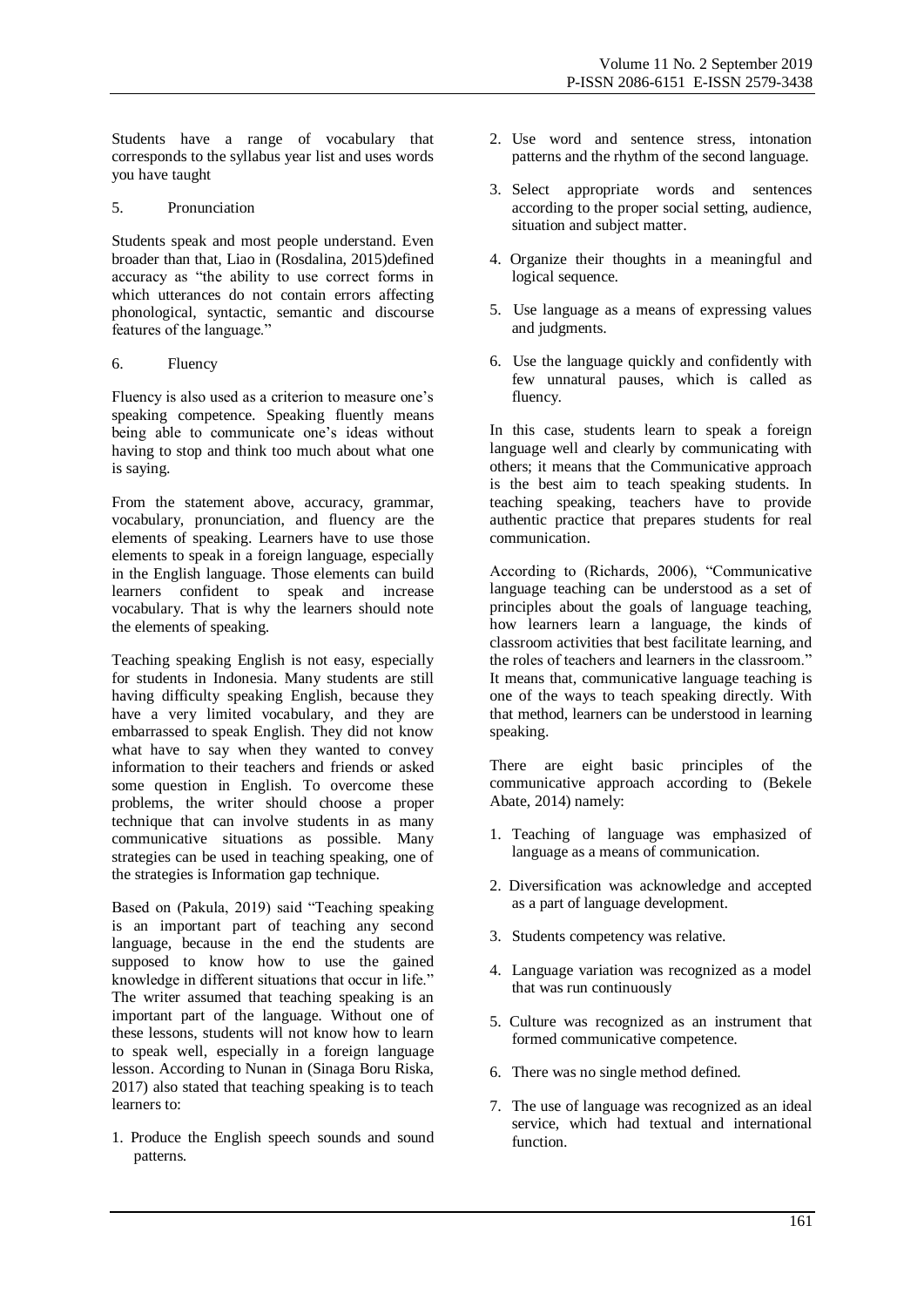8. Students loved the language that was used for various purpose.

From statement above, the writer assumed that teachers need to understand about the rules to teaching students in applying communicative approach, and teachers can manage the classroom situation in teaching speaking.

From the statement above, teachers should have known the situation in the class. When delivering the material in speaking lesson, teachers need more knowledge about the communicative approach. So, teachers can control the students in the class.

Based on (Defrioka, 2009: 39), Information-gap activities are "communication exercise in which each of two-paired students has information which they must orally relate to each other in order to fill the `gaps` in the information they have." The information gap is an activity to exchange information or convey information to opponents, based on sources or objects that people get. Information Gap is a fun way to improve students' speaking skills. Students are able to convey information to their friends, in groups or not this technique is very easy to do. This technique can be used as an alternative to decreasing the problems in teaching. In this session, students are demanded to be good at speaking skills.

All people in the world need communication to interact with others. People shared and exchange information to get what they need. It is a natural human being. According to Raptou in (Afrizal, 2015) said "Information gap is a useful activity in which one person has information that the other lacks. All of the speakers must use the target language to share the missing information". It means that, students have to share information to their classmates in target language.

According to Neuand Reeser in (Sartika, 2016)said "In an information gap activity, one person has certain information that must be shared with others in order to solve a problem, gather information or make a decision." It means that, the Information gap is an activity to exchange and provide information to others, such as giving opinions, information obtained from the source, or others. The examples of Information gap activity is like drawing a picture, find the difference, and any else. According to Raptou in (Sugiarti, 2014), "Using information-gap activities is another technique of teaching speaking." It refers that, many strategies can be used to teach speaking; one of them is an Information gap. Based on Harmer in (Nuraeni, 2014) said "Information-gap activity is when one student has to talk to partner in order to solve a

puzzle, draw a picture, put things in the right order, or find similarities and differences between pictures." It means that, in the information gap technique, there are a lot of activities teachers can do when teaching speaking in the class.

According to Legutke and Thomas in (Nuraeni, 2014) give several examples of various manifestations of the information gap`s technique:

Example 1: Using pictures (adult and high-school learners of English at intermediate level)

- a. The class is subdivided into pairs and one person in the pair is given an unusual, abstract drawing which he has to describe to his partner so that the latter can draw it unseen. The drawer can ask clarification questions but describer may not help by pointing to the drawers work and commenting on its likeness or otherwise to the original drawing.
- b. When participants agree that the drawing is finished, the versions from the other members of the class are displayed and learners exchange comments on the various representations produced.
- c. The teacher elicits from the class the areas of difficulty in the task and feeds in the key vocabulary items.
- d. The two learners exchange roles and are given a different picture to work with.

Example 2: Spot the difference (adult and highschool learners elementary/intermediate/advanced level)

- a. Learners working in pairs are given a picture each which is identical apart from a number of small alteration.
- b. Without showing each other the picture they must describe them to each other in such a way that they can identify all the differences.

Example 3: Memorizing the picture (adult and high-school learners at elementary/intermediate/advance level)

- a. The class is divide into sub-groups of five. Each group selects one person who is going to draw. All the drawers leave the room for one minute.
- b. The teacher projects the picture onto a screen for thirty seconds. The learners are asked not to talk during this time.
- c. The drawers return and the other group members, who have seen the picture describe the picture from what they remembered. The drawers, who now has five minutes to complete the drawing, may ask questions.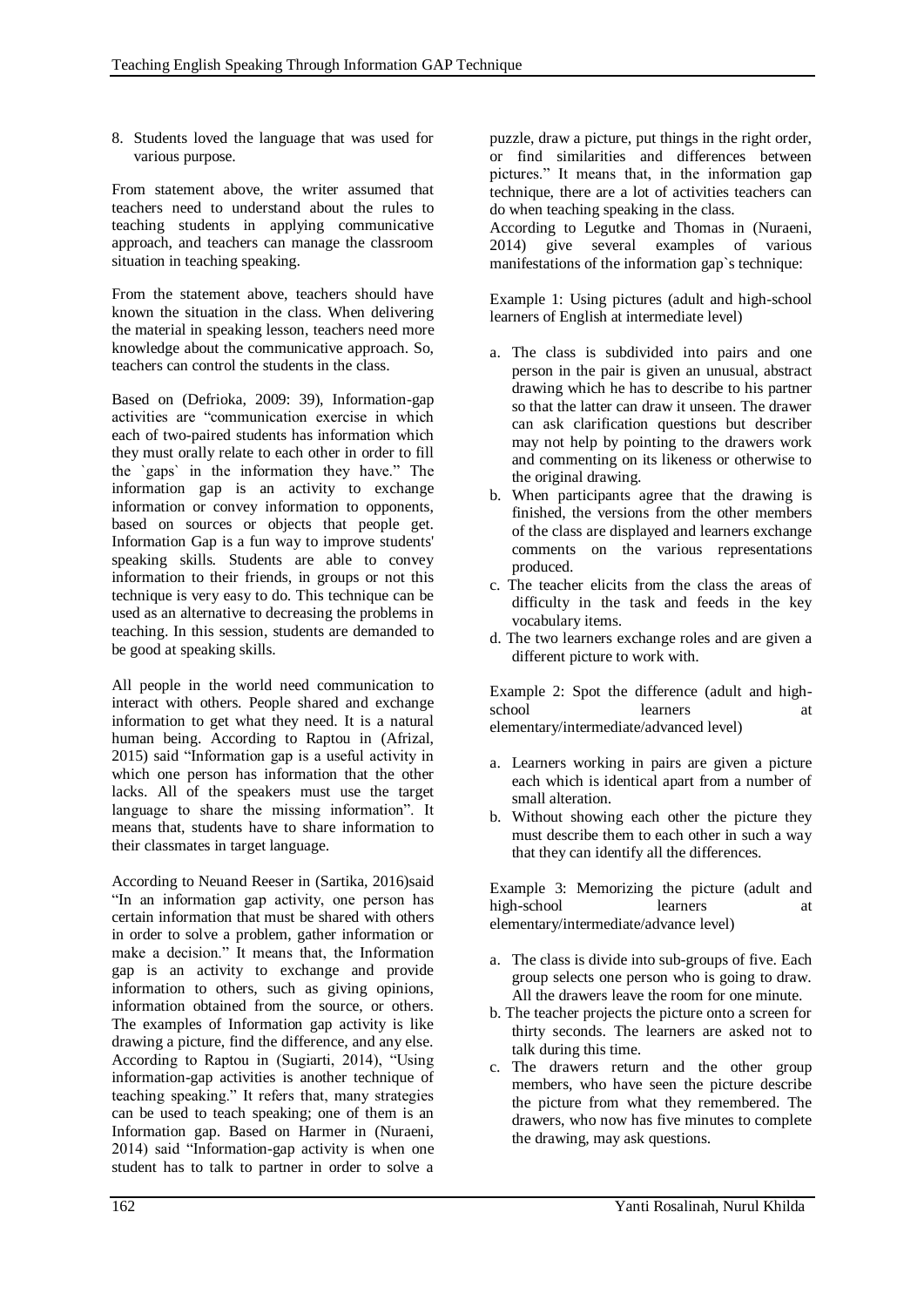- d. After about two minutes the picture is projected again for ten seconds so that correction can be made.
- e. The pictures from each sub-group are displayed on the wall and the groups discuss which of them is closest to the original.

Example 4: Using objects: Assembling a toy (adult and high school learners, all level)

- a. The class is divided into sub-groups of three learners. Each subgroup is given a plastic toy, e.g. a Lego car or similar taken from a breakfast cereal packet which has to be assembled from the parts provided.
- b. Two members of the group are given the assembly instructions and have to explain to the third member how to assemble the object.

Example 5: Using the Jigsaw technique

- a. The class is divided into three groups each of whom is given a text relating to a theme common to all three texts. In order to find a solution to a problem, information from all three texts are required.
- b. When a group members have discussed and understood the information on their text, the class is regrouped in groups of three to include one member each from one of the previous groups.
- c. Each person in the sub-group of three has information which the other two do not have. They now share their information and try to solve the problem.

Example 6: Reassembling a text

- a. The class is divided into sub-groups of four and each sub-group is given a text which has been photocopied and cut into several pieces according to the number of paragraphs in the text.
- b. Each individual in the sub-group reads a piece of the text and shares the information with the others. From this collaborative pool of information, they try to sequence the paragraphs and thus reassemble the text.

It means that teachers can teach speaking through several techniques from the information gap teachers have to prepare several tasks for students. And students are able to learn English speaking by exchanging information through assignments that teachers give.

For these reasons, the writer is interested in doing research with the writing entitled **TEACHING ENGLISH SPEAKING THROUGH**  **INFORMATION GAP TECHNIQUE** (A Classroom Action Research at the 8th Grade Students of Madrasah Tsanawiyah Al-Husna Depok).

## **RESEARCH METHODOLOGY**

This study is conducted in the 8th grade of MTs. Al-husna Depok. In the therm of research methodology, the writer used qualitative method and Classroom Action Research as a design to get an optimal result. According to (Fraenkel, 2012), "Classroom Action Research (CAR) is conducted in order to obtain information for solving problems". It means that Classroom Action Research (CAR) is a method used to solve a problem directly in learning with actions used by an interesting activity until it can be solved. In analyzing the data, the writer takes a lot of theory from books, internet, journal, and doing the observation and interviews the students in 8th grade at Mts. Al-Husna Depok.

## **FINDING AND RESULT**

The analysis of the results based on the writer's teaching in MTs. Al-Husna. Good communication can build a good environment. But it will not happen if the students are bad in speaking, how they can communicate when they are afraid to be mistaken in speaking English. The writer analyses the usage of information gap in teaching speaking as a good technique. The writer will analyze the teaching process at the beginning of teaching such as preparation, greetings, and warm up to get closer to students, and do not forget the writer also evaluates after the material is finished. This data was taken when the writer became a temporary teacher at MTs.Al-Husna Depok. The writer finds that courage students, vocabulary, and confidence in English speaking is still low. From this explanation, it can be known that activities speaking English students in the class are still lacking, and maybe rarely used. That is because students think that speaking English is very difficult, so they do not have the courage to speak English.

Based on the teaching description or process, the writer finds some facts. The first, the writer has to prepare all the equipment before teaching, because with good preparation the teaching process will be much better. The writer prepares material, lesson plan, and guidebook for teaching. The writer also prepares to warm up before starting the lesson. The writer chooses to warm up which can increase the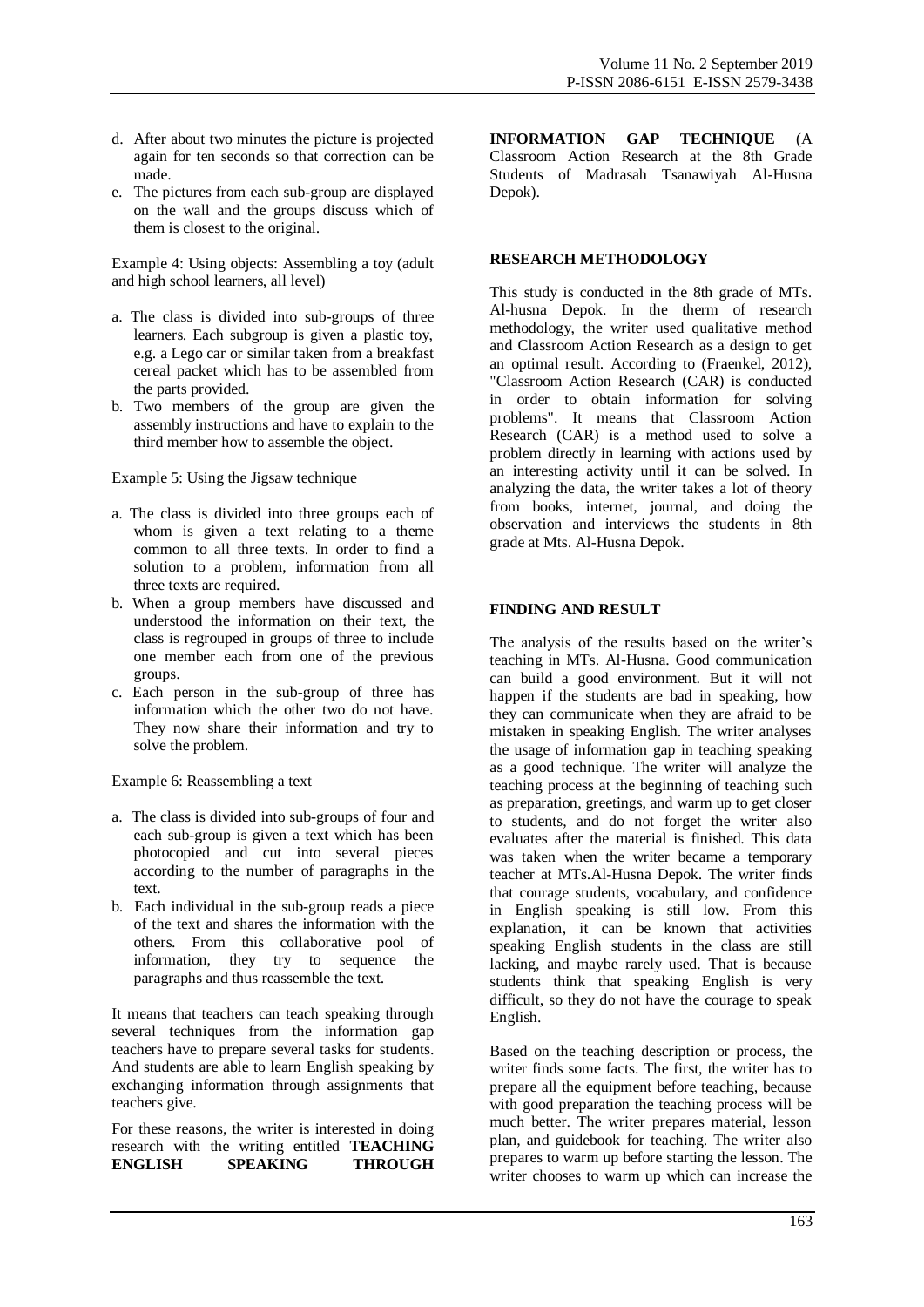concentration of students, and asks students to follow what the writer says. Warming up is also used to encourage students to learn. Getting student attention is also very important during learning, so students can concentrate and not ignore the teacher who is explaining in front of the class. Therefore, the writer needs to tell a joke.

The second, students are easy to get bored in foreign language learning. So, the writer uses some interesting images that are printed out as a medium for teaching English. To make students understand, the writer also provides several examples in using sentences to provide information. The writer asks students to present the results of their assignments in front of the class. From these activities, the courage of students to speak English becomes good and increases their confidence. Also, get new knowledge from the information they get.

Information gap can be used as a technique for every teacher in teaching students in English speaking lesson, it is really useful in a way to get the students enthusiasm, and more fun in learning English, moreover for the students who do not like to pay attention because of the lesson are so boring or they do not understand the lesson. It is also by some experts of Information gap technique itself, especially in speaking. It was done by the writer in the teaching process. From these activities, students can exchange information with others.

The writer gives several tasks at different times, namely oral tasks and individual tasks. The first task, the writer asks students to look for information about the images given by the teacher. In this task there are several questions based on the image, students must ask the question to their partner to get information. The writer also divides students into several pairs. From these activities the writer can find differences at the beginning and end of teaching speaking, as before the lesson begins students are still passive and embarrassed to speak using English, then after the application of information gap techniques the students begin to express their courage in speaking English, even though there are some pronunciation of wrong words, but the writer correct it. In addition, the writer gives individual assignments to students at the end of the lesson, by giving a few simple questions to students and writing them in the assignment book.

After that, the writer collects the assignments and tells the students to sit down on each side. Then the writer concludes the material that has been given and provides motivation to students in the

importance of learning English from an early age to prepare for competition in the world of work.

In the 8th grade teaching process, it is not easy. Many students do not know the function and purpose of learning English as an international language. The writer should be patient in guiding students in the classroom when students start not conducive, the writer must be able to get their attention back. The writer also has to slowly explain the material, because not all students can quickly understand the material provided. There are students who quickly understand the material, and there are students who need more guidance. Some students also chat during the learning process; obviously, it disrupts learning activities in the classroom. In addition, the writer also has to mix English with Indonesian when explaining the material, so students can understand what the writer is saying.

In the process of teaching English speaking, the writer must be able to manage students well. Getting their attention is very important during the learning process. The writer must be able to make interesting learning activities, so students are interested in learning. Learning activities also do not have to be in the classroom, students are more interested in learning outside, but the teacher must be able to manage students because they will be more active. Therefore, the teacher must have a learning strategy that can make students take lessons well. Using warming up that fits the situation of the student or in accordance with the material to be delivered can also help improve the enthusiasm of student learning in English.

Teaching English speaking by using Information gap technique is more effective and fun when there is a good relationship between teacher and students in communication. The teacher must have good communication in delivering the materials. It can make students interested and not bored. These are some of the very important benefits of Information gap as follows:

- 1. Information gap can make students become more active in speaking English.
- 2. Information gap trains students' knowledge about something that students don't know before. Students can issue ideas and information they know to other students.
- 3. In learning to speak foreign languages, the Information gap technique is one of the excellent learning techniques, because this technique is able to facilitate students in communicating using foreign languages, especially English.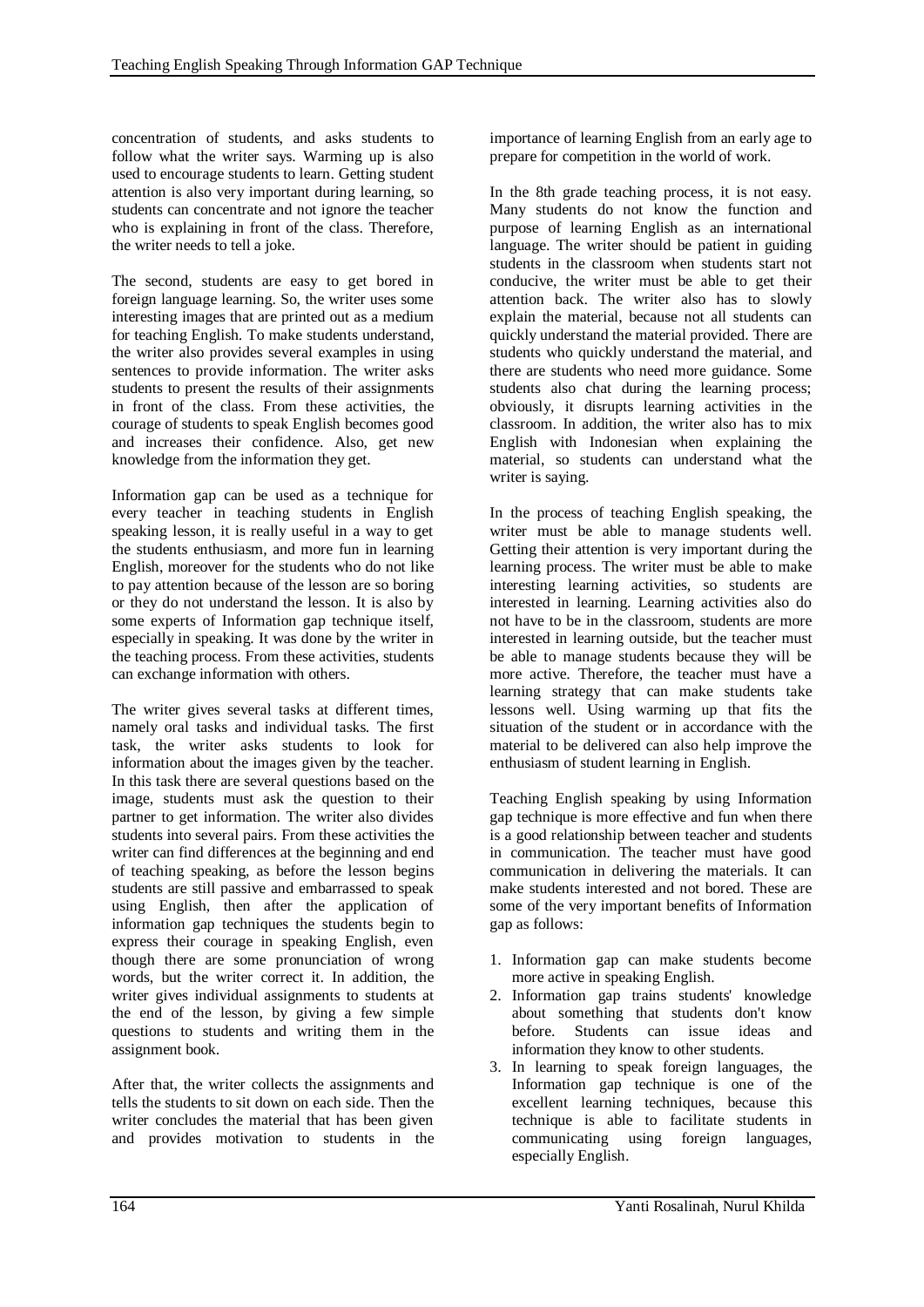- 4. Exchanging information becomes an interesting activity in the Information gap, students must have goals in providing and asking for the information needed before sharing information with others.
- 5. The information gap is a fun way to learn English Speaking. Students can learn well and comfortably when exchanging information. By using several artist images as learning media, make students interested in the learning process.
- 6. In addition to learning English speaking, Information gap can also add new vocabulary; students become aware of what they did not know beforehand.
- 7. The information gap technique can improve the courage and confidence of students in speaking using English in the classroom.

Based on the advantages explained above, teaching using Information Gap also has a disadvantage as follows:

- 1. The use of Information Gap in learning activities speaks English takes a long time, because students must find information to their friends and read the results in front of the class.
- 2. Another problem is that when students work in pairs, it will make one person more active than their partner.

#### **CONCLUSION**

In this study, the writer concluded that the Information Gap technique can make students more active in speaking the target language, especially in English. It can be seen in every meeting; students become active in communicating with other students. The writer assigns tasks based on theory and techniques that are used which requires students to communicate with each other. This activity trains students to use the target language that is English to communicate in real life, asking students to share and exchange information with their group partners. To make students interested in the learning process, the writer also provided several photos of famous artists they knew as learning media. By using the Information Gap technique, the writer involves students in some communication activities to make students accustomed to using the target language.

The writer also find some advantages by applying the Information Gap technique, students become more active in speaking English, this technique can improve the courage and confidence of students, and also students get a lot of new vocabulary and new information that they did not know before and write it in the assignment book. From this activity can also increase the courage and confidence of students to speak in front of the class using English.

Teaching English Speaking through Information Gap technique is one technique that can help teach foreign languages to speak to students, especially English. This technique is very interesting, because many activities can be applied during the teaching process. The writer will give some suggestions in teaching speaking which may be useful especially for the readers, viewers, and researcher. In teaching process the teacher must be a good mirror for students.

## **BIBLIOGRAPHY**

- Rosalinah, Y., & Khilda, N. (2019). Teaching English Speaking Through Information GAP Technique. *Wanastra*, *11*(2), 159–166.
- Anggraini. (2018). *Improving Students ' Speaking Skill Through CLT An Action Research*. *X*(1), 17–23.

Alawiah, S. (2018). The Effects of Student ' s Perception on Role Play Technique and Student ' s Learning Motivation on Speaking Skills. *Wanastra*, *X*(1).

Bekele Abate, E. (2014). *Prospects and Challenges of Communicative Approach in EFL Context*. *4*(25), 2225–2484.

Christianto, D. (2019). *Teachers' Perceptions On tThe Use Communicative Language Teaching Approach In The English Classrooms*. *3*(1), 90–101.

Daniel, J.L.M. (2012). Superstar Personal Info Questions[. https://en.islcollective.com](https://en.islcollective.com/)

Dalgaard, R. (2016). Bedroom information gap activity. [https://en.islcollective.com](https://en.islcollective.com/)

Defrioka, A. (2009). *Improving Students' Interaction in Speaking Class Through Information Gap Activities*.

Giving directions. Https://englishteens.britishcouncil.or

Jack R, Fraenkel. (2001). How To Design and Evaluate Research in Education. In *New York:McGraw-Hill Companies , Inc., 2012*. New York.